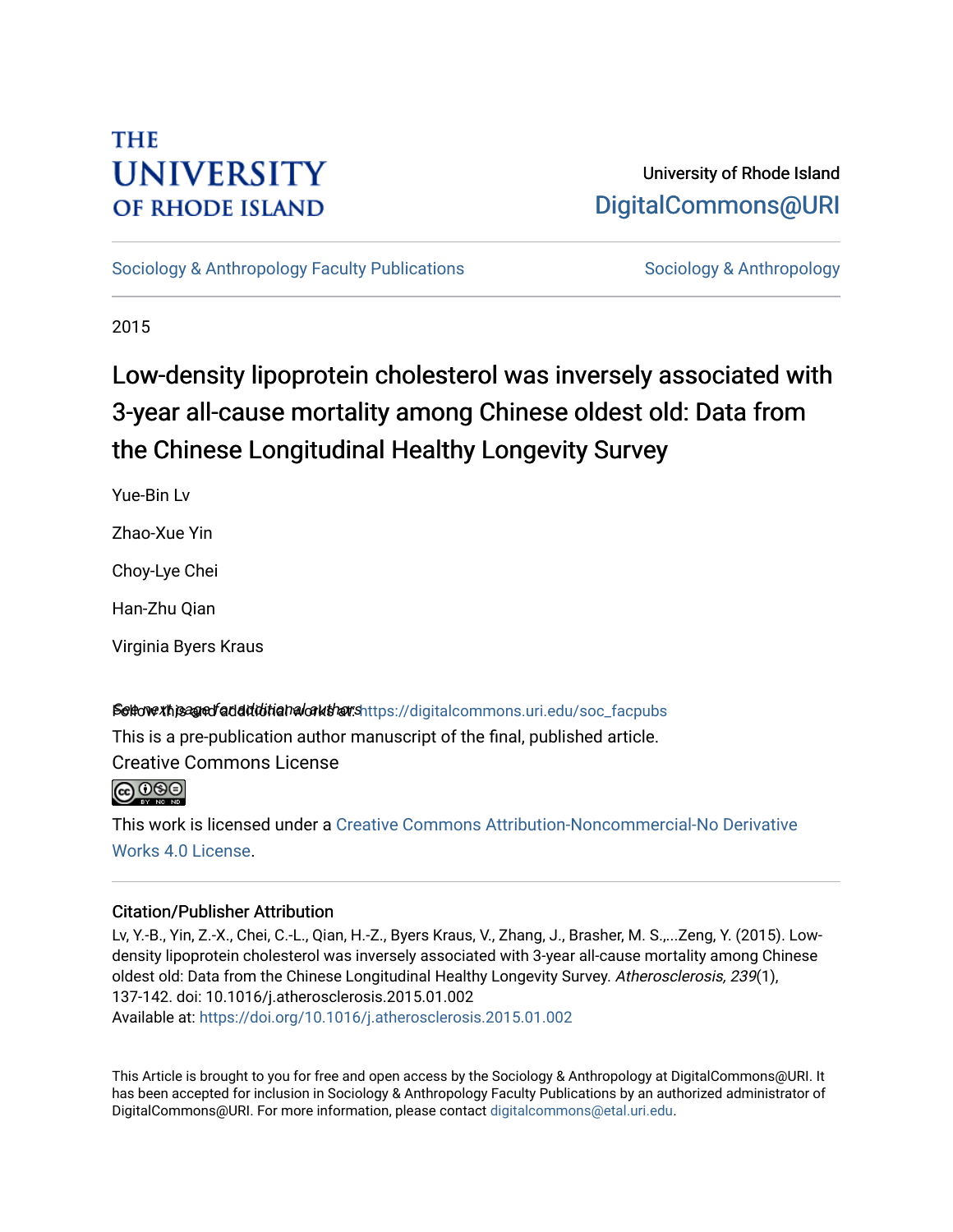## Authors

Yue-Bin Lv, Zhao-Xue Yin, Choy-Lye Chei, Han-Zhu Qian, Virginia Byers Kraus, Juan Zhang, Melanie Sereny Brasher, Xiao-Ming Shi, David Bruce Matchar, and Yi Zeng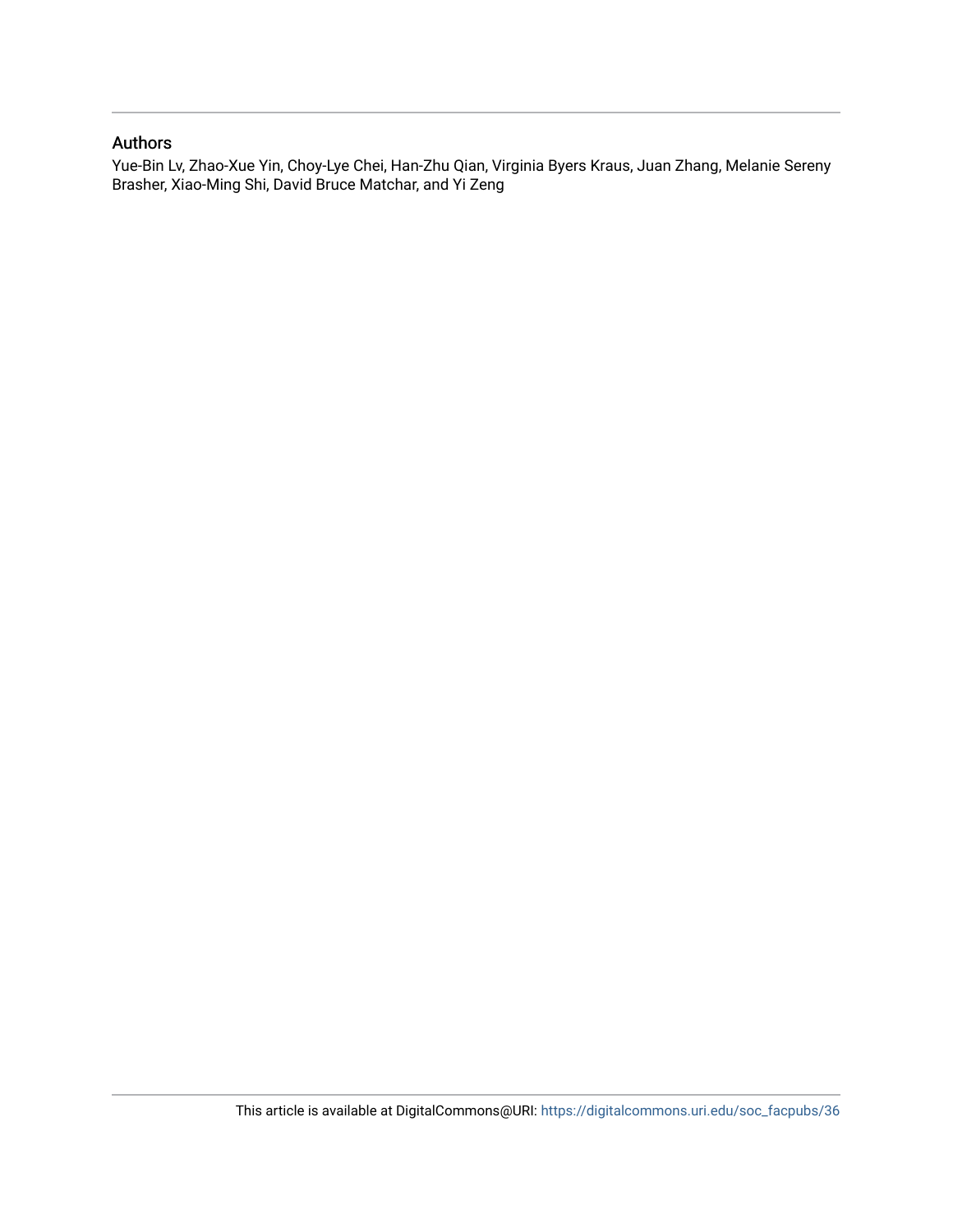

# **HHS Public Access**

Author manuscript *Atherosclerosis*. Author manuscript; available in PMC 2015 May 22.

Published in final edited form as:

*Atherosclerosis*. 2015 March ; 239(1): 137–142. doi:10.1016/j.atherosclerosis.2015.01.002.

# **Low-density Lipoprotein Cholesterol was Inversely Associated with 3-Year All-Cause Mortality among Chinese Oldest Old: Data from the Chinese Longitudinal Healthy Longevity Survey**

**Yue-Bin LV, M.D.**1, **Zhao-Xue YIN, M.D.**1, **Choy-Lye CHEI, Ph.D.**2, **Han-Zhu QIAN, M.D., Ph.D.** <sup>3</sup>, **Virginia Byers Kraus, M.D., Ph.D.**4, **Juan ZHANG, M.D., Ph.D.**1, **Melanie Sereny Brasher,**  Ph.D.<sup>5</sup>, Xiao-Ming SHI, M.D., Ph.D.<sup>1,\*</sup>, David Bruce Matchar, M.D., Ph.D.<sup>2,6,\*</sup>, and Yi ZENG, **Ph.D.**7,8,\*

<sup>1</sup>Division of Non-Communicable Disease Control and Community Health, Chinese Center for Disease Control and Prevention, Beijing, China

<sup>2</sup>Health Services and Systems Research, Duke-NUS Graduate Medical School Singapore, Singapore

<sup>3</sup>Vanderbilt Institute for Global Health; Division of Epidemiology, Department of Medicine, Vanderbilt University, Nashville, Tennessee, USA

<sup>4</sup>Duke Molecular Physiology Institute, Department of Medicine, Duke University School of Medicine, Durham, North Carolina, USA

<sup>5</sup>Department of Sociology and Anthropology; Department of Human Development and Family Studies, University of Rhode Island, Kingston, Rhode Island, USA

<sup>6</sup>Center for Clinical Health Policy Research and Department of Medicine, Duke University School of Medicine, Durham, North Carolina, USA

<sup>7</sup>Center for the Study of Aging and Human Development and the Geriatric Division of School of Medicine, Duke University, Durham, North Carolina, USA

<sup>8</sup>Center for Study of Healthy Aging and Development Studies, Peking University, Beijing, China

## **Abstract**

**Objective—**Low-density lipoprotein cholesterol (LDL-C) is a risk factor for survival in middleaged individuals, but conflicting evidence exists on the relationship between LDL-C and all-cause mortality among the elderly. The goal of this study was to assess the relationship between LDL-C

#### **Disclosure statement**

The authors have nothing to disclose.

Correspondence to: Xiao-Ming SHI, M.D., Ph.D., Division of Non-Communicable Disease Control and Community Health, Chinese Center for Disease Control and Prevention, #155 Changbai Road, Changping, Beijing 102206, China. Telephone: (+86) 1058900215, Fax: (+86) 1058900247, shixm@chinacdc.cn, and David Bruce Matchar, M.D., Ph.D., Health Services and Systems Research, Duke-NUS Graduate Medical School Singapore, 8 College Road Singapore, Singapore, and Center for Clinical Health Policy Research and Department of Medicine, Duke University School of Medicine, Durham, NC, USA, Telephone: (+65) (65) 66012296, Fax: (+65) 65348632. david.matchar@duke-nus.edu.sg, and Yi ZENG, Ph.D, Center for the Study of Aging and Human Development and the Geriatric Division of School of Medicine, Duke University, Durham, NC 27710, USA, and Center for Study of Healthy Aging and Development Studies, Peking University, #5 Yiheyuan Road, Haidian, Beijing 100871, China. Telephone: (+86) 1062759009 Fax: (+86) 1062751474 zengyi68@gmail.com.

Yue-Bin LV and Zhao-Xue YIN, who contribute to the paper equally.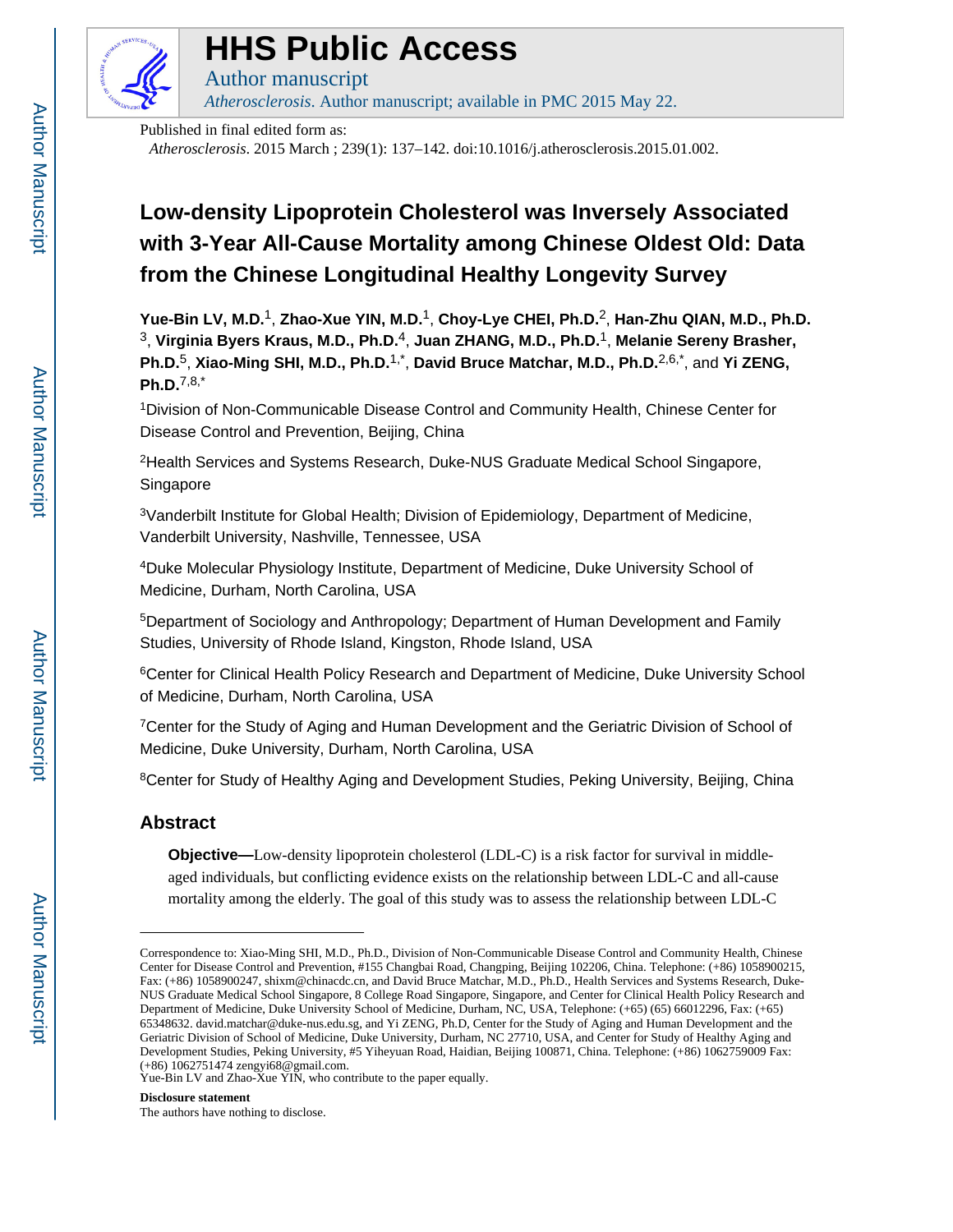and all-cause mortality among Chinese oldest old (aged 80 and older) in a prospective cohort study.

**Methods—**LDL-C concentration was measured at baseline and all-cause mortality was calculated over a 3-year period. Multiple statistical models were used to adjust for demographic and biological covariates.

**Results—**During three years of follow-up, 447 of 935 participants died, and the overall all-cause mortality was 49.8%. Each 1 mmol/L increase of LDL-C concentration corresponded to a 19% decrease in 3-year all-cause mortality (hazard ratio [HR] 0.81, 95% confidence interval [CI] 0.71– 0.92). The crude HR for abnormally higher LDL-C concentration ( $3.37$  mmol/L) was 0.65 (0.41– 1.03); and the adjusted HR was statistically significant around 0.60 (0.37–0.95) when adjusted for different sets of confounding factors. Results of sensitivity analysis also showed a significant association between higher LDL-C and lower mortality risk.

**Conclusions—**Among the Chinese oldest old, higher LDL-C level was associated with lower risk of all-cause mortality. Our findings suggested the necessity of re-evaluating the optimal level of LDL-C among the oldest old.

#### **Keywords**

LDL-C; mortality; oldest old; epidemiology; China

### **Introduction**

Low-density lipoprotein cholesterol (LDL-C) is a risk factor for cardiovascular and cerebrovascular diseases and is associated with increased mortality in middle-aged individuals [1]. For the elderly, however, there are three concerns that cast doubt on the applicability of general LDL-C recommendations. First, studies of older populations have led to conflicting conclusions on the relationship between LDL-C and all-cause mortality. Some studies showed that high concentrations of LDL-C were associated with higher risk of mortality and morbidity of cardiovascular and cerebrovascular diseases or all-cause mortality among the elderly [2, 3], while other studies found that low LDL-C concentrations were associated with increased mortality risk from non-cardiovascular disease [4], such as cancer [5], infection [6], liver diseases [7], and trauma [8] among elderly. Several studies also concluded that LDL-C was inversely associated with the risk of death in elderly people [9–14], which has attracted particular attention regarding the necessity for LDL-C lowering therapy in the aged population.

A second concern about the generalizability of lipid treatment recommendations is that most studies have been conducted in high-income countries. Understanding this relationship in low-income and heavily populated countries is particularly urgent as they confronting the challenge of a rapidly increasing aging population.

A third concern is that currently almost all the recommendations to lower the level of LDL-C were formulated for the general adult population [15–17], and there were very few studies that focused on the optimal LDL-C level of the oldest old. To investigate this question, we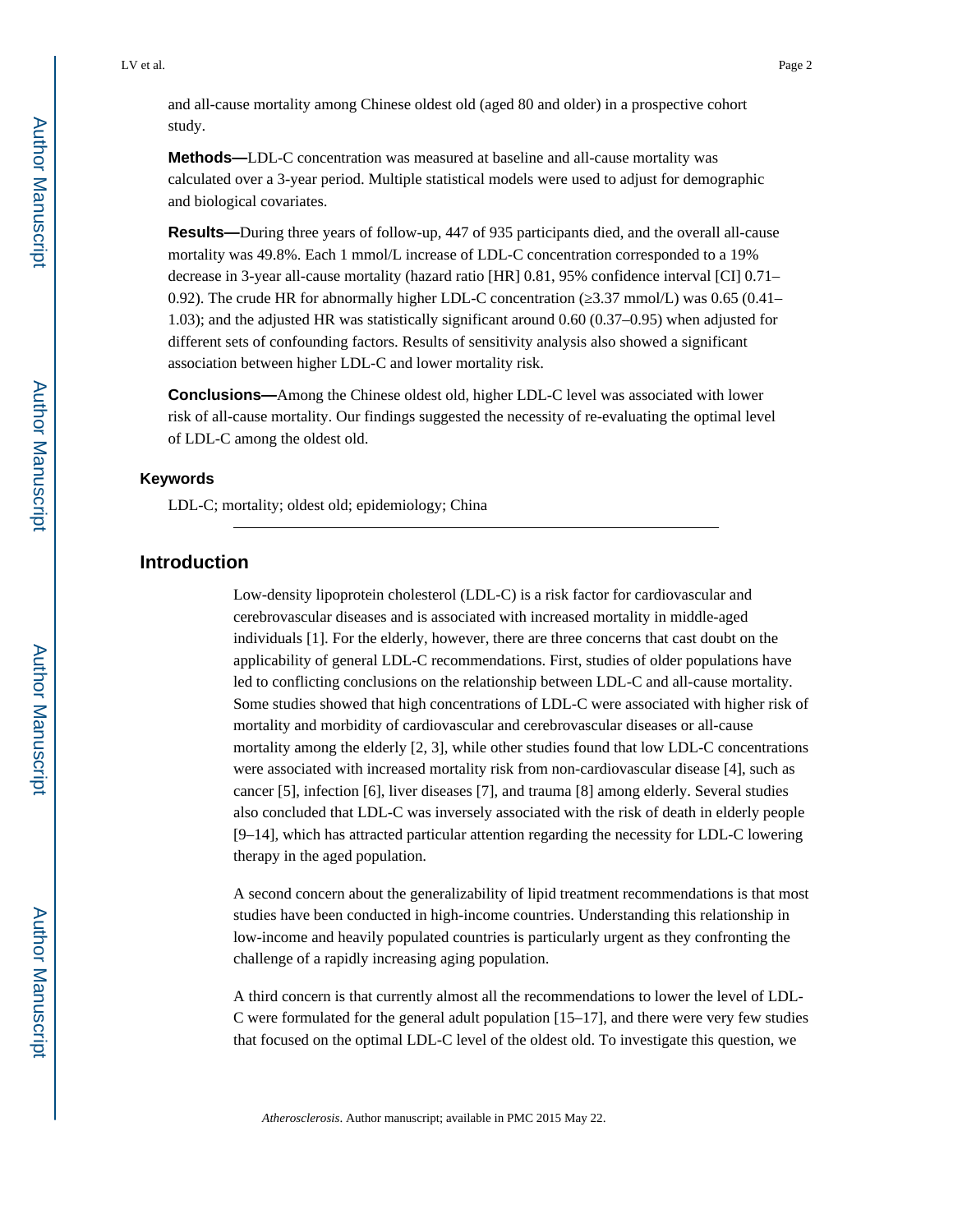assessed the relationship between LDL-C and all-cause mortality in a longitudinal cohort of oldest old in China.

## **Methods**

#### **Study Design and Participants**

We used data collected in the Chinese Longitudinal Healthy Longevity Survey (CLHLS). The study design of CLHLS has been described in detail elsewhere [18]. The baseline survey of this current study was conducted in 2009, in 7 longevity areas of China, and 935 aged 80 years or older participated in the baseline survey, including 319 octogenarians, 276 nonagenarians and 340 centenarians. The follow-up survey was conducted in 2012. The study was approved by the Ethics Committee of Peking University and the Ethics Committee of the National University of Singapore. Written consent was obtained from all participants.

Participants were followed-up for a length of 38 months from the baseline survey in June 2009 to August 2012. Participants' survival status was ascertained during the follow-up survey. Dates of death were acquired and confirmed by participants' family members or the village doctor. The information on cause-specific death was not collected in this study because (1) the seven survey fields are not covered by the death surveillance system in China, (2) reported conditions prior to death do not provide clear insight into the cause of death in the oldest old with a variety of chronic diseases, and (3) many of the oldest old die a natural death at home rather than in hospital where cause of death may be assessed. A 'lostto-follow-up' status was assigned to those who could not be found and contacted.

#### **Data Collection**

Baseline assessments included a researcher-administered questionnaire, physical examination, and laboratory testing. All the questions were answered by the participants themselves or with their family members if the participants were unable to complete interviews. The following information was collected: socioeconomic and demographic characteristics, dietary behaviors and life style, diseases, cognitive function, and the performance of activities of daily living (ADL).

Physical examination was performed to measure systolic blood pressure (SBP), diastolic blood pressure (DBP), waist circumference (WC), and vision. Five milliliters of venous blood and 15 milliliters of urine were collected in the morning after an overnight fast for at least 12 hours. Serum creatinine was determined with the picric acid method and albuminuria was measured by dry chemistry reagent test strips (Siemens Diagnostics, NY, USA). Fasting plasma glucose, hemoglobin, LDL-C and high-density lipoprotein cholesterol (HDL-C) were measured by an Automatic Biochemistry Analyzer (Hitachi 7180, Japan) using commercially available diagnostic kits (Roche Diagnostic, Mannheim, Germany) at Capital Medical University in Beijing.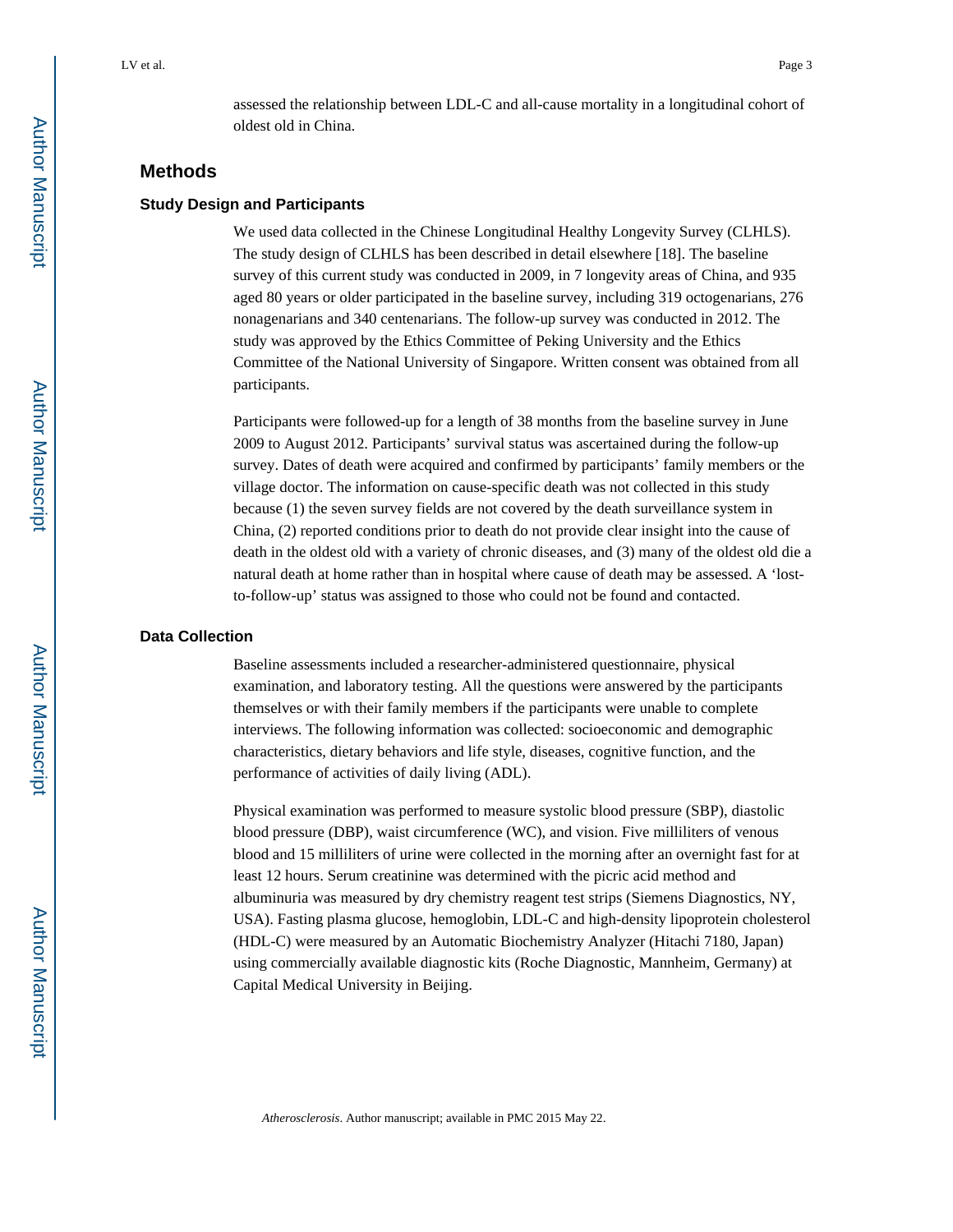#### **Key Variables and Definitions**

The Mini-Mental Status Examination was used to define cognitive impairment (score:  $0-17$ ) [19]. Activity of daily living (ADL) was assessed based on self-reported performance of the following six self-care tasks: dressing, eating, toileting, bathing, indoor activities, and continence. ADL was defined as normal if an individual could deal with all six tasks independently; otherwise ADL was defined as restricted [20].

Hypertension was defined as systolic blood pressure 140mmHg and/or diastolic blood pressure≥90mmHg, and/or being on antihypertensive therapy. Central obesity was defined as waist circumference ≥85cm in men or waist circumference ≥80cm in women participants. Type 2 diabetes mellitus was defined as fasting plasma glucose 7.0 mmol/L or self-report of current diabetes related medication use. Anemia was defined as hemoglobin  $\langle 130g/L \rangle$  in men or hemoglobin  $\langle 120g/L \rangle$  in women. Abnormally high LDL-C level was defined as  $3.37$ mmol/L, and low HDL-C was defined as <1.04 mmol/L (15). Different LDL-C levels cut points were used to define higher LDL-C level, including LDL-C 3.12 mmol/L and LDL-C≥2.85 mmol/L. Chronic kidney disease (CKD) was assessed from estimated glomerular filtration rate (eGFR) less than 60 ml/min per 1.73 m<sup>2</sup> and/or albuminuria [21]; The eGFR was calculated with the modification of diet in renal disease (MDRD) equations for Chinese: eGFR=175 (serum creatinine)<sup>-1.234</sup> ×age<sup>-0.179</sup>×0.79(if female) [22].

#### **Statistical Analysis**

The characteristics of participants were compared using t-test for continuous variables and Chi-square tests for categorical variables between death versus survival, and survival versus lost-to-follow-up, respectively. Mortality rate for 100-person-years was calculated by the life table method, which was partly adjusted for the influence of lost-to-follow-up.

The survival time was calculated from the date of the baseline survey to the date of death, and was defined as 38 months for those censored participants who survived or were lost-tofollow-up. Survival rate was estimated with the Kaplan-Meier product-limit method, and compared with the log-rank test. Schoenfold residual error method was used for the proportional hazards assumption test; the correlation coefficient was 0.04 and the p value was 0.35, which showed that it met the proportional hazards assumption. Crude and adjusted HRs for LDL-C concentrations were estimated using Cox proportional hazards models. In Model 1, HRs were adjusted for sex, age and marital status were adjusted. And current smoking, current alcohol drinking, and tea drinking were further included in Model 2. Central obesity, cognitive impairment, ADL restriction and blindness were further added in Model 3. Anemia, hypertension, type 2 diabetes mellitus, CKD and HDL-C were additionally added in the Model 4.

To address whether the associations between LDL-C and mortality were stable, models were performed using different LDL-C concentrations as cut points. To explore gender differences and the possibility that low LDL-C concentration may be a consequence of acute disease that causes increased mortality, these analyses were also stratified by gender and by excluding deaths in the first year of follow-up. To clarify the effect of lost-to-follow-up on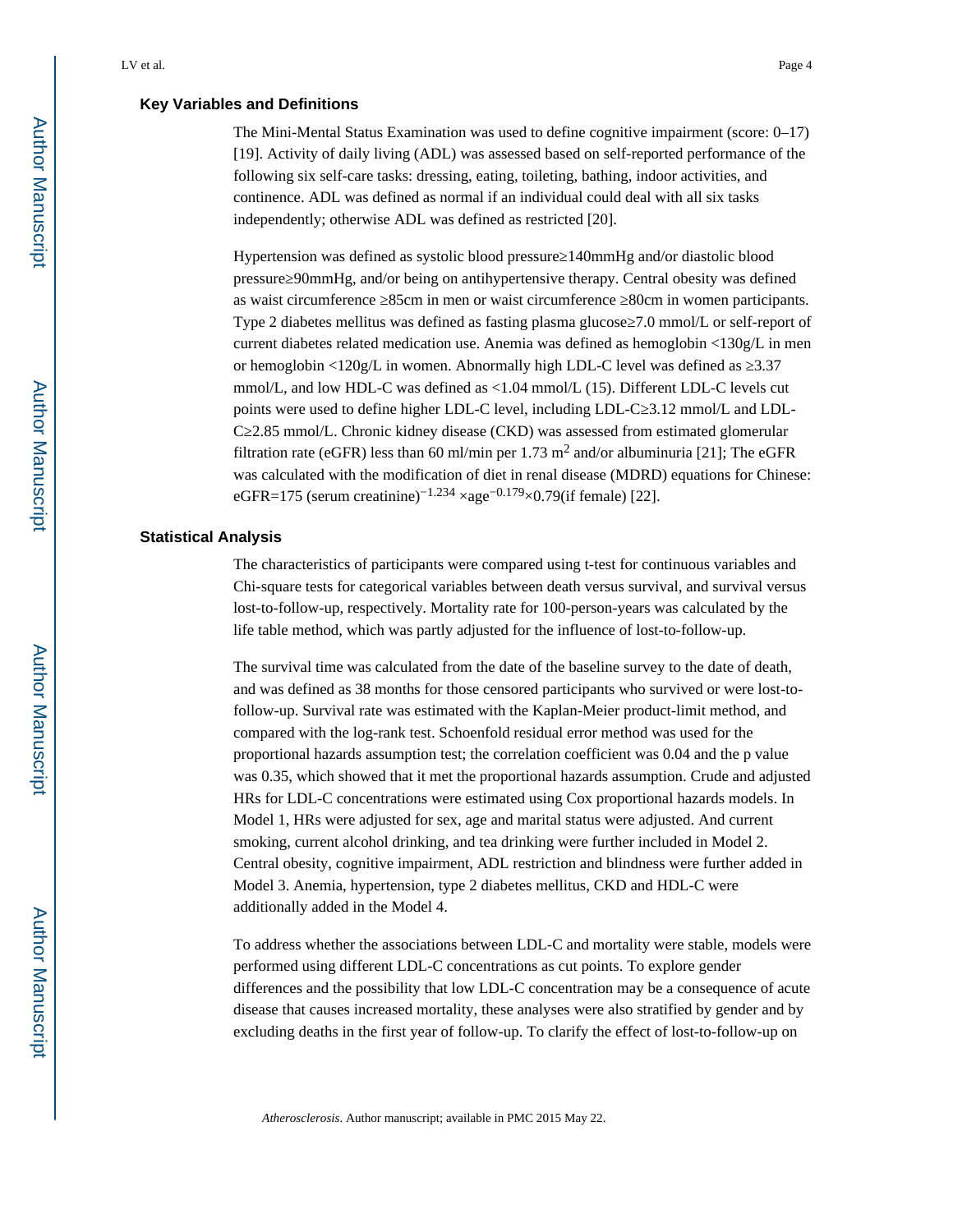the results, sensitivity analyses were conducted by censoring lost-to-follow-up at baseline (0 month) or follow-up assessment (38 months), or at the midpoint of follow-up (19 months).

Statistical analyses were performed with SAS, version 9.13 (SAS Institute Inc, Cary, NC, USA). 2-sided p value  $\langle 0.05 \rangle$  was considered significant

### **Results**

A total of 935 participants aged 80 years or older were enrolled in the baseline survey in 2009. The mean age of the participants was 94.2 years, and 69% of them were women. Approximately 8% (73/935) of participants were lost-to-follow-up. A total of 862 participants were successfully followed-up, and 447 died. Characteristics of those who survived, died or were lost-to-follow-up were compared (Table 1). The mean baseline age of those who died was significantly higher than those who survived. The mean baseline values of hemoglobin, systolic blood pressure, diastolic blood pressure and LDL-C were lower among those who died compared to those who survived. Participants who survived had a higher prevalence of central obesity, lower prevalence of cognitive impairment, ADL restrictions, blindness, and CKD than those who died. No significant difference was found for all covariates between those who survived and those who were lost-to-follow-up.

The all-cause mortality rate in 3 years was 21.4 per 100 person-years for all subjects, 19.6 for males and 22.3 for females; and it was 12.1 per 100 person-years for octogenarians, 20.9 for nonagenarians and 33.1 for centenarians (Figure 1).

The average LDL-C level was 2.06 mmol/L for all participants, 1.87 and 2.14 mmol/L for men and women, respectively. The prevalence of abnormally high LDL-C ( $\,3.37 \text{ mmol/L}$ ) was 5.7% for all participants, and 3.4% for men and 6.6% for women. The average LDL-C level was lower among participants who died (2.00 mmol/L) than those who survived (2.10 mmol/L)  $(p=0.04)$ .

When LDL-C was analyzed as a continuous variable, each 1 mmol/L increase in LDL-C corresponded to an 18% relative decrease in mortality risk for all participants with HR [95% CI] 0.81 [0.71–0.92] for all participants ( 0.71 [0.53–0.96] for men, and 0.80 [0.69–0.93] for women).

The crude mortality risk ratio for an abnormally high LDL-C concentration  $(3.37 \text{ mmol/L})$ was 0.65 (0.41–1.03). When demographic variables were adjusted (Model 1), those who had an abnormally higher LDL-C level had a 40% lower risk of mortality than those had a lower level of LDL-C (HR, 0.60; 95% CI, 0.38–0.96). The inverse association remained statistically significant after further adjusting for other variables (Table 2). Figure 2 shows the survival curves for the oldest old with lower and abnormally higher baseline LDL-C levels.

We further examined the mortality risk for different cutoff values of LDL-C concentrations (Table 3). At all cutoff values, participants with higher LDL-C levels had a significantly lower risk of mortality compared to those with lower LDL-C levels. After excluding those who died during the first year of follow-up, censoring at 19 months, or deleting all lost-to-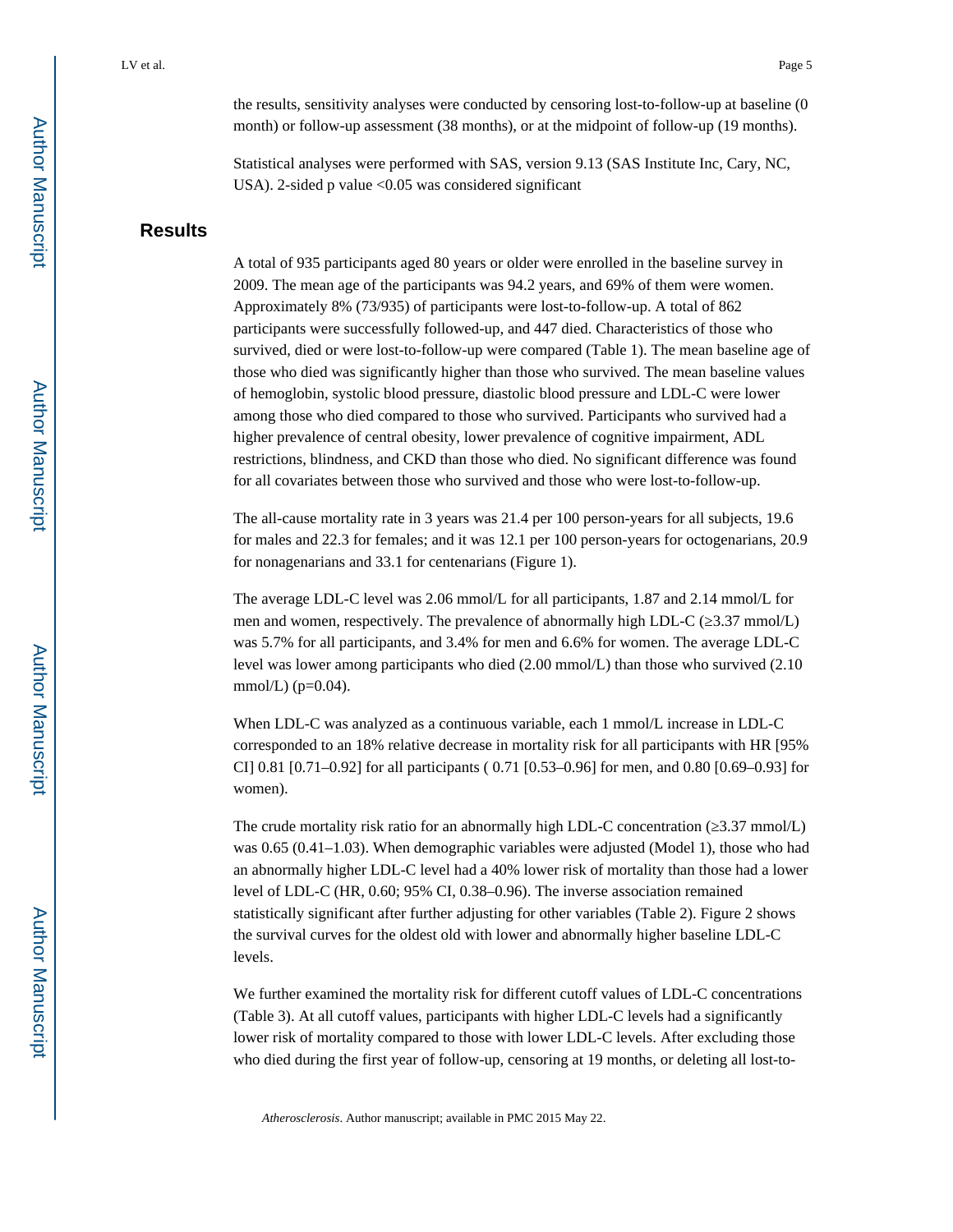follow-up, the significant associations were marginally significant but the significant association of higher concentrations of LDL-C with mortality risk remained. The results for each 1 mmol/L increase of LDL-C concentration with mortality risk also remained significant or marginally significant (Table 3 and 4).

## **Discussion**

Our results indicated that a higher level of LDL-C was inversely associated with 3-year allcause mortality among the Chinese oldest old. Compared with participants who had a lower LDL-C, those with high concentrations had a 40% lower mortality risk, which was consistent with several other studies [9–14, 21]. A follow-up study in France reported that lower level of LDL-C was associated with increased mortality risk for hospitalized elderly patients [11]. Studies further demonstrated that higher LDL-C was associated with reduced risk of mortality for both Japanese very elderly [13] and oldest old [23]. This phenomenon was also found in an elderly Brazilian cohort [9], elderly Italian women [14], non-demented elderly [11] and elderly patients with heart failure [12] in the United States.

There are several possible explanations for the inverse association between LDL-C level and mortality risk, First, evidence from animal experiments and epidemiological studies suggested that higher LDL-C affects the immune system, which may improve survival through enhanced defense against bacteria and viruses, or by raising delivery of lipids to cells which may promote the immune response as well as tissue repair [24]. Furthermore, a cohort study demonstrated that high LDL-C may improve the odds of survival in the context of fever and sepsis [6].

Second, epidemiological studies suggest that low LDL-C in the oldest old may exert an indirect effect to increase non-cardiovascular mortality [4]. It was not possible to establish a direct link of low LDL-C to an adverse effect on vascular mortality or non-vascular mortality because of the unavailable cause-specific mortality in our study. Some studies found low LDL-C was an independent predictor of depression [25], cancer [5], injury, homicides and suicide [26]. In other studies, LDL-C was reported to have an inverse association with death from liver diseases [7], intra parenchymal haemorrhage [27], and advanced chronic kidney disease [28].

Third, LDL-C was highly correlated to total cholesterol and among the oldest old, low total cholesterol was associated with increased mortality in the oldest old [29]. This phenomenon was also found by other studies of elderly [30] and middle aged [31] people.

Fourth, perhaps individuals susceptible to the vascular effects of high LDL-C had already died before aged 80 years, and thus were not included in the sample. The individuals who remained would be a select group with lower cholesterol whose genetic makeup or other factors protect them from the effects of high LDL-C level and thereby enhance survival. To a certain extent our data supported this hypothesis, the concentrations of LDL-C in the oldest old was very low in our study.

Several studies show that higher LDL-C increased all-cause mortality and lower LDL-C is beneficial in the elderly [3, 4]. A possible explanation for the different results in the present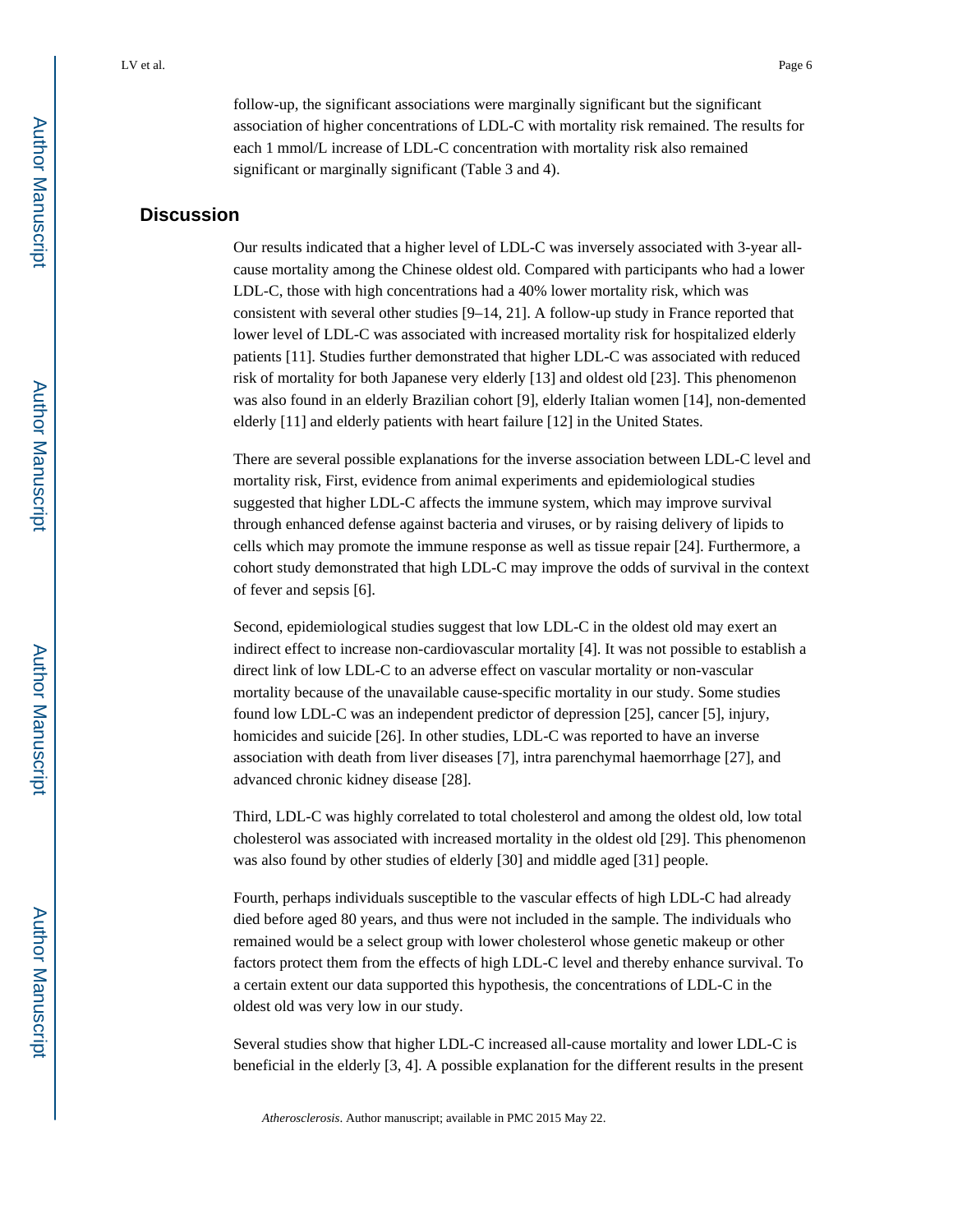study is that, unlike the studies noted, we focus on the oldest old and have sufficient numbers aged 80 years and older to make meaningful conclusions. It is likely that successful aging of the oldest old may depend on a complex restructuring of physiological mechanism and adaptation of metabolism, it is likely that their metabolism is able to adapt to the challenges of aging, detrimental factors during early and middle ages may become protective in later life.

Moreover, it is also notable that a relatively lower LDL-C in the oldest old is extensively advertised in some communities even though this age-group is not well represented in epidemiological or clinical trials. But according to our study, and those of others, keeping higher LDL-C rather than lower concentration is beneficial to their survival for those aged 80 years or older. More epidemiological and clinical data are needed for primary prevention of mortality in the oldest old.

#### **Strengths and Limitations**

This is the first study using a relatively large sample of oldest old to investigate the associations of LDL-C and all-cause mortality. It is a longitudinal prospective study, which has a greater power to assess the epidemiological association between LDL-C and mortality.

This study has several limitations. We did not investigate treatment with lipid-lowering drugs, but it likely had little effect on our results because only a few participants reported being diagnosed by a doctor as having dyslipidemia. Exploration of potential intermediate variables, such as the diseases causing death, was not performed because of the unavailable cause-specific mortality data. In addition, our study was focused on Chinese oldest old, so our results may not be applicable to other ethnic or age groups.

#### **Conclusions**

In conclusion, our cohort study provides epidemiological evidence that higher levels of LDL-C were associated with better survival among the oldest old. We suggest that more interventional studies are needed to elucidate the clinical effects of higher LDL-C level in the oldest old.

### **Acknowledgments**

The authors thank the staff from provincial and county CDCs in the seven longevity areas in this study for their contributions in data collection.

#### **Funding Sources**

This work was supported by the National Natural Science Foundation of China (81273160 to X.M.S), the National Institute of Health/National Institute of Aging, (RO1AG023627 to Z.Y. and the Claude D. Pepper Older Americans Independence Centers grant 5P30 AG028716 from NIA to VBK), and the Singapore Ministry of Health's National Medical Research Council under its STaR Award Grant as part of the project "Establishing a Practical and Theoretical Foundation for Comprehensive and Integrated Community, Policy and Academic Efforts to Improve Dementia Care in Singapore" (NMRC/STaR/0005/2009 to DB Matchar), NSFC grants (71110107025 and 81273160).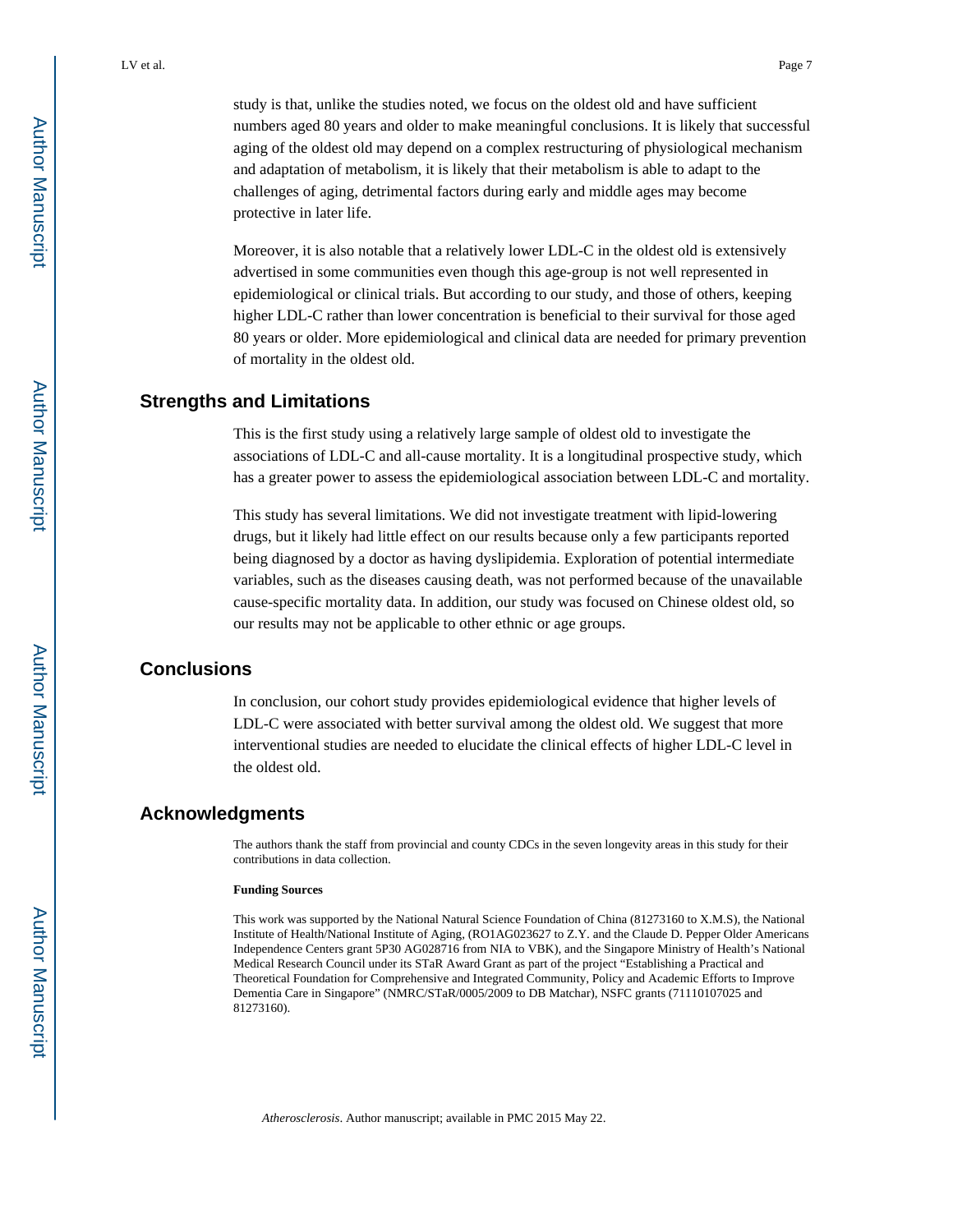## **References**

- 1. Pedersen TR, Kjekshus J, Berg K, et al. Randomised trial of cholesterol lowering in 4444 patients with coronary heart disease: the Scandinavian Simvastatin Survival Study (4S). Lancet. 1994; 344:1383–1389. [PubMed: 7968073]
- 2. Aronow WS, Ahn C. Correlation of serum lipids with the presence or absence of coronary artery disease in 1,793 men and women aged 62 years. Am J Cardiol. 1994; 73:702-703. [PubMed: 8166069]
- 3. Heart Protection Study Collaborative Group. MRC/BHF Heart Protection Study of cholesterol lowering with simvastatin in 20536 high-risk individuals: a randomised placebo-controlled trial. Lancet. 2002; 360:7–22. [PubMed: 12114036]
- 4. Razzolini R, Tarantini G, Ossena G, et al. Non-cardiovascular mortality, low-density lipoprotein cholesterol and statins: a meta-regression analysis. Cardiology. 2007; 109:110–116. [PubMed: 17700016]
- 5. Shepherd J, Blauw GJ, Murphy MB, et al. Pravastatin in elderly individuals at risk of vascular disease (PROSPER): a randomised controlled trial. Lancet. 2002; 360:1623–1630. [PubMed: 12457784]
- 6. Shor R, Wainstein J, Oz D, et al. Low serum LDL cholesterol levels and the risk of fever, sepsis, and malignancy. Ann Clin Lab Sci. 2007; 37:343–348. [PubMed: 18000291]
- 7. Sritara P, Patoomanunt P, Woodward M, et al. Associations between serum lipids and causes of mortality in a cohort of 3,499 urban Thais: The Electricity Generating Authority of Thailand (EGAT) study. Angiology. 2007; 58:757–63. [PubMed: 18216384]
- 8. Delgado-Rodríguez M, Medina-Cuadros M, Gómez-Ortega A, et al. Cholesterol and serum albumin levels as predictors of cross infection death, and length of hospital stay. Arch Surg. 2002; 137:805– 812. [PubMed: 12093337]
- 9. Cabrera MA, de Andrade SM, Dip RM. Lipids and all-cause mortality among older adults: a 12-year follow-up study. The Scientific World J. 2012; 2012:930139.
- 10. Zhang Y, Protogerou AD, Iaria P, et al. Prognosis in the hospitalized very elderly: The PROTEGER study. Int J Cardiol. 2013; 168:2714–2719. [PubMed: 23578896]
- 11. Schupf N, Costa R, Luchsinger J, et al. Relationship between plasma lipids and all-cause mortality in nondemented elderly. J Am Geriatr Soc. 2005; 53:219–226. [PubMed: 15673344]
- 12. Charach G, Rabinovich A, Ori A, et al. Low levels of low-density lipoprotein cholesterol: a negative predictor of survival in elderly patients with advanced heart failure. Cardiology. 2013; 127:45–50. [PubMed: 24217704]
- 13. Tikhonoff V, Casiglia E, Mazza A, et al. Low-density lipoprotein cholesterol and mortality in older people. J Am Geriatr Soc. 2005; 53:2159–2164. [PubMed: 16398902]
- 14. Brescianini S, Maggi S, Farchi G, et al. Low total cholesterol and increased risk of dying: are low levels clinical warning signs in the elderly? Results from the Italian Longitudinal Study on Aging. J Am Geriatr Soc. 2003; 51:991–996. [PubMed: 12834520]
- 15. Joint committee for developing Chinese guidelines on prevention and treatment of dyslipidemia in adults. Chinese guidelines on prevention and treatment of dyslipidemia in adults. Chin J Cardiol. 2007; 35:390–419.
- 16. De Backer G, Ambrosioni E, Borch-Johnsen K, et al. European guidelines on cardiovascular disease prevention in clinical practice: Third Joint Task Force of European and other Societies on Cardiovascular Disease Prevention in Clinical Practice (constituted by representatives of eight societies and by invited experts). Eur J Cardiovasc Prev Rehabil. 2003; 10 (Suppl):1–10.
- 17. Grundy SM, Cleeman JI, Merz CN, et al. Implications of recent clinical trials for the National Cholesterol Education Program Adult Treatment Panel III guidelines. Circulation. 2004; 110:27– 39. [PubMed: 15210605]
- 18. Gu, D. Healthy longevity in China. Springer; Netherlands: 2008. General data quality assessment of the CLHLS; p. 39-60.
- 19. Li LW, Zhang J, Liang J. Health among the oldest-old in China: Which living arrangements make a difference? Soc Sci Med. 2009; 68:220–227. [PubMed: 19019514]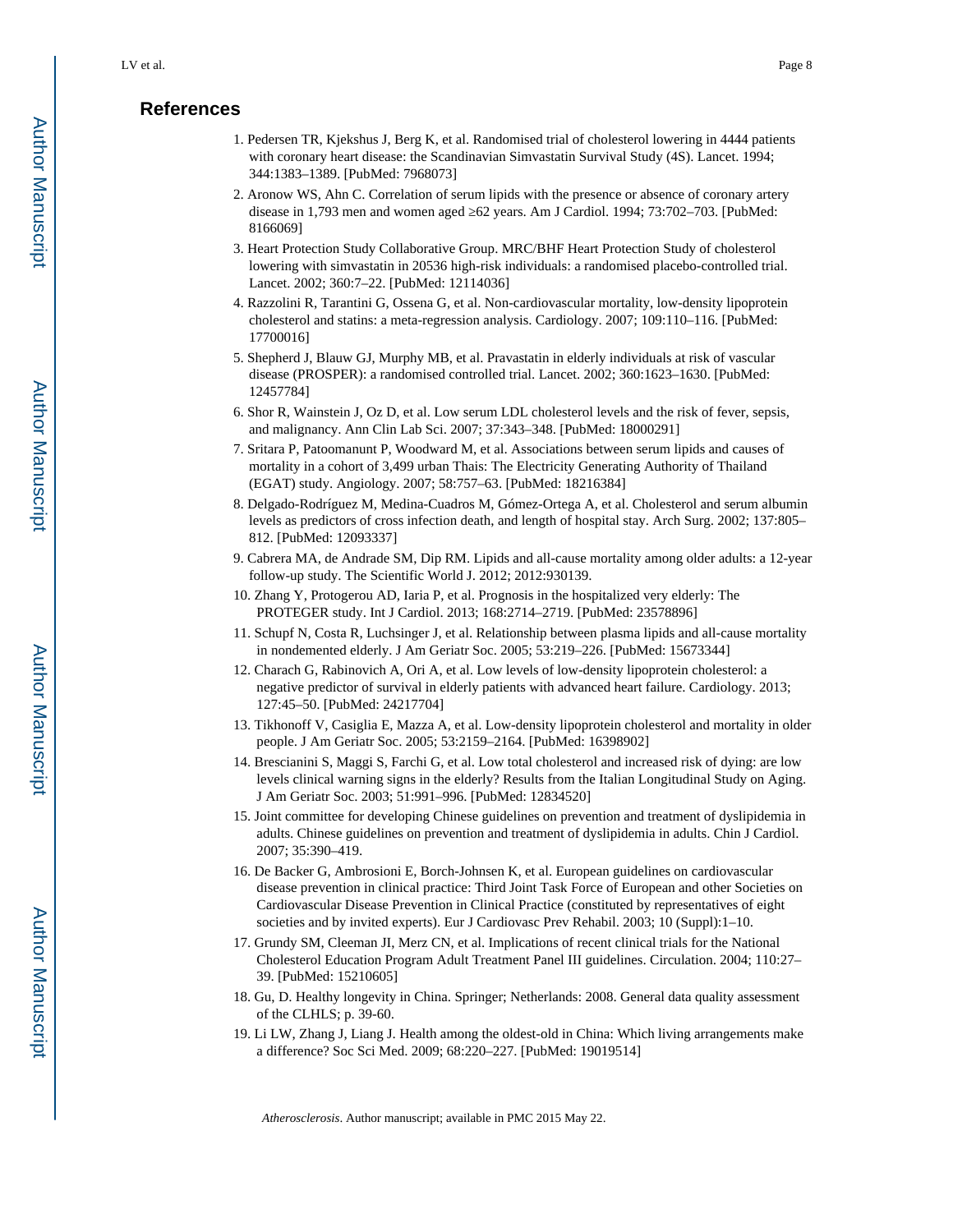- 21. Eknoyan G, Levin NW. K/DOQI clinical practice guidelines for chronic kidney disease: evaluation, classification, and stratification. Am J Kidney Dis. 2002; 39:S1–266. [PubMed: 11904577]
- 22. Chinese eGFR Investigation Collaboration. Modification and evaluation of MDRD estimating equation for Chinese patients with chronic kidney disease. Chinese Journal of Nephrology. 2006; 22:589–595.
- 23. Takata Y, Ansai T, Soh I, et al. Serum total cholesterol concentration and 10-year mortality in an 85-year-old population. Clin Interv Aging. 2014; 9:293–300. [PubMed: 24611005]
- 24. Netea MG, Demacker PN, Kullberg BJ, et al. Low density lipoprotein receptor-deficient mice are protected against lethal endotoxemia and severe Gram-negative infections. J Clin Invest. 1996; 97:1366–1372. [PubMed: 8617867]
- 25. Aijänseppä S, Kivinen P, Helkala EL, et al. Serum cholesterol and depressive symptoms in elderly Finnish men. Int J Geriatr Psychiatry. 2002; 17:629–634. [PubMed: 12112160]
- 26. Cummings P, Psaty BM. The association between cholesterol and death from injury. Ann Intern Med. 1994; 120:848–855. [PubMed: 8154645]
- 27. Wassertheil-Smoller S, Applegate WB, Berge K, et al. Low-density lipoprotein cholesterol concentrations and death due to intra parenchymal hemorrhage: the Ibaraki Prefectural Health Study. Circulation. 2009; 119:2136–2145. [PubMed: 19364982]
- 28. Fu S, Yi S, Zhu B, et al. Prevalence, clinical predictors, and prognostic impact of chronic renal insufficiency in very old Chinese patients with coronary artery disease. Aging Clin Exp Res. 2013; 25:385–391. [PubMed: 23760945]
- 29. Weverling-Rijnsburger AW, Blauw GJ, Lagaay AM, et al. Total cholesterol and risk of mortality in the oldest old. Lancet. 1997; 350:1119–1123. [PubMed: 9343498]
- 30. Schatz IJ, Masaki K, Yano K, et al. Cholesterol and all-cause mortality in elderly people from the Honolulu Heart Program: a cohort study. Lancet. 2001; 358:351–355. [PubMed: 11502313]
- 31. Smith, George Davey; Shipley, Martin J.; Marmot, Michael G.; Rose, Geoffrey. Plasma cholesterol concentration and mortality. JAMA. 1992; 267:70–76. [PubMed: 1727199]

Author Manuscript

Author Manuscript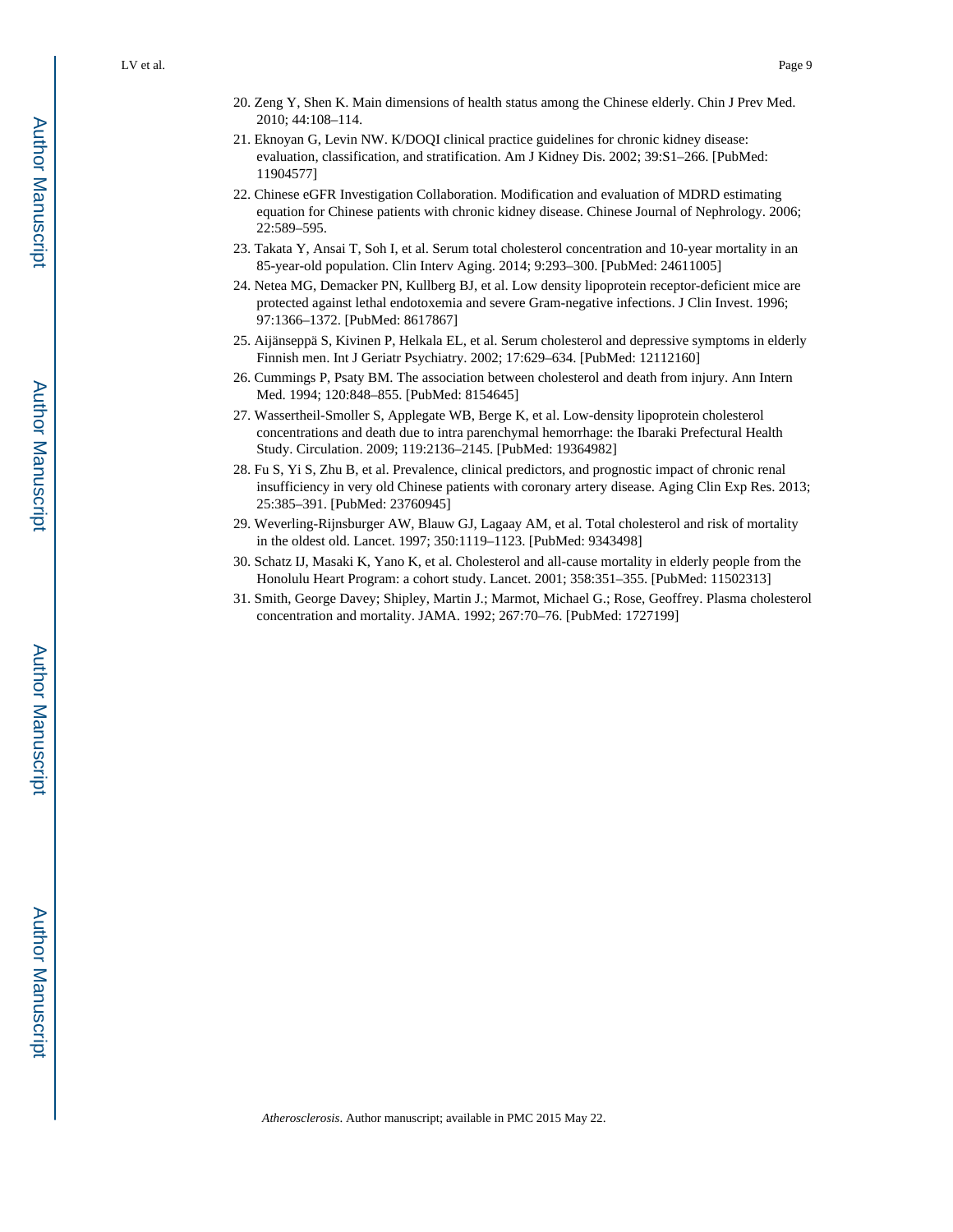



3-year all-cause mortality rate (person-year) among Chinese oldest old by gender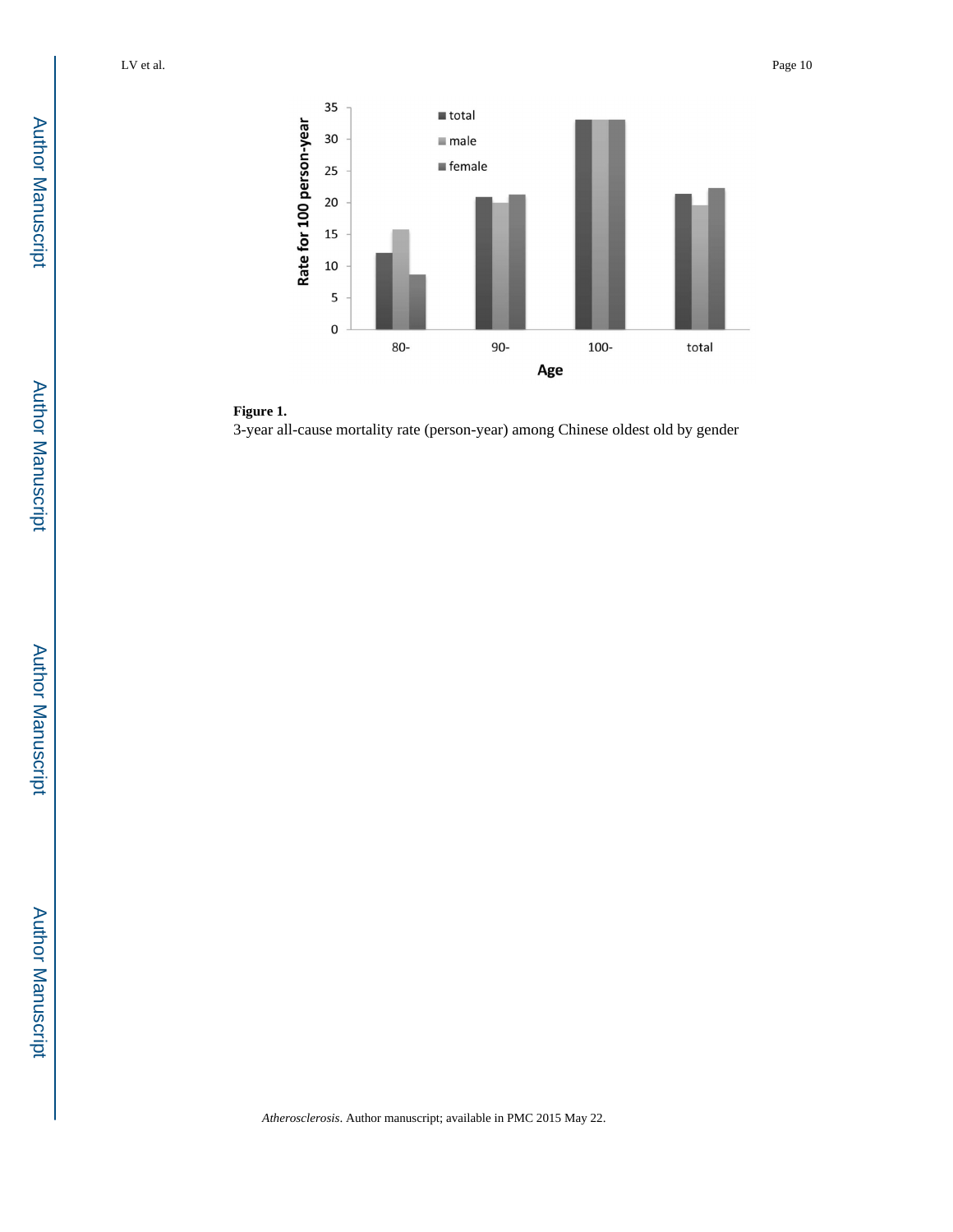

**Figure 2.**  Survival curves for Chinese oldest old stratified by baseline LDL-C level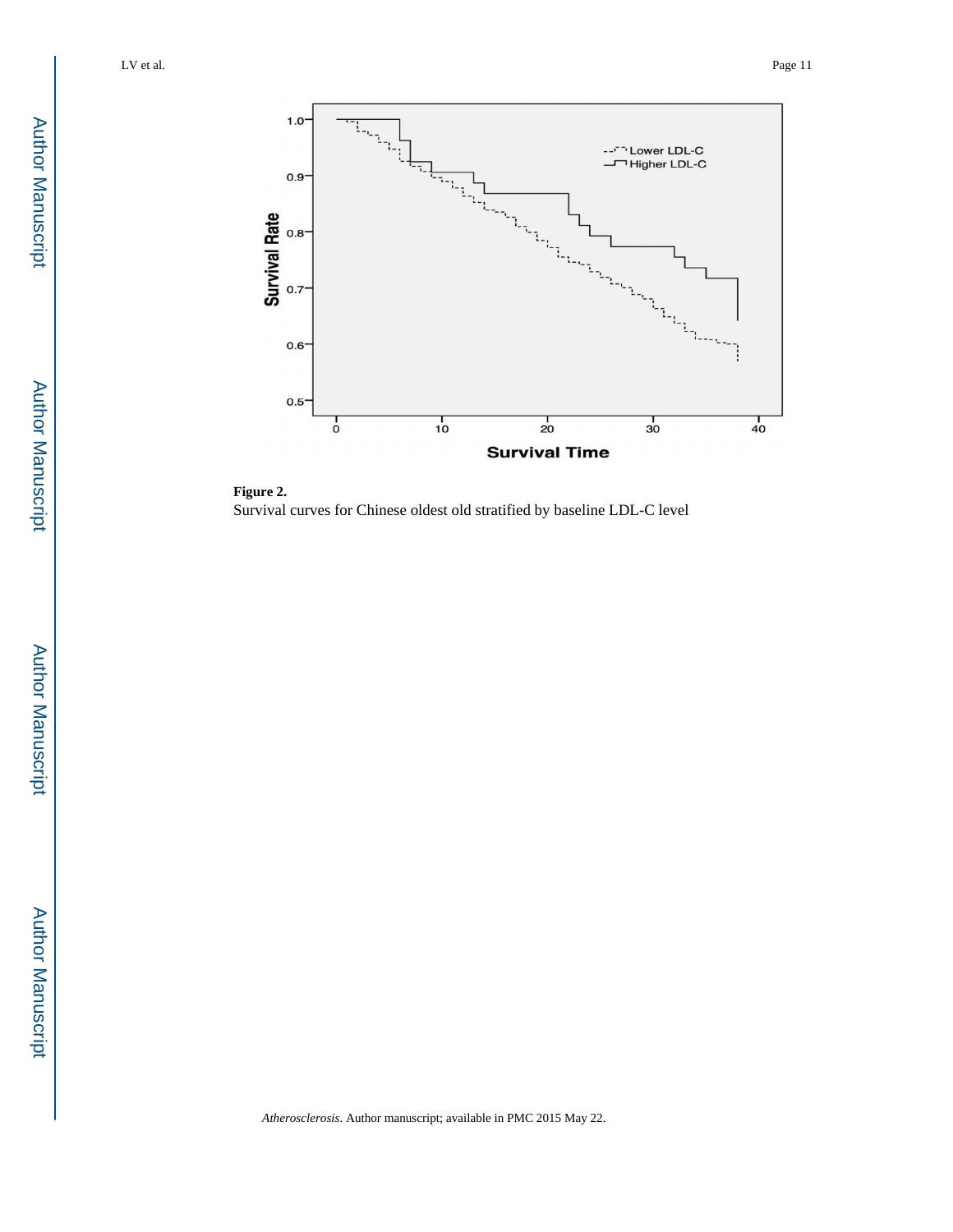Characteristics of 935 Chinese oldest old by the outcome over 3 years of follow-up Characteristics of 935 Chinese oldest old by the outcome over 3 years of follow-up

| Characteristic                         | Died, N=447 (%) | Survived, N=415 (%) | P-value <sup>*</sup> | Lost to follow-up, $N=73$ (%) | $\it P\text{-value}^\dagger$ |
|----------------------------------------|-----------------|---------------------|----------------------|-------------------------------|------------------------------|
| Overall                                | 447(47.8)       | 415(44.4)           |                      | 73(7.8)                       |                              |
| Sex                                    |                 |                     |                      |                               |                              |
| Male                                   | 129(28.9)       | 137(30.6)           | 0.19                 | 24(32.9)                      | 0.98                         |
| Female                                 | 318(71.1)       | 278(79.4)           |                      | 49(67.1)                      |                              |
| Age, year <sup>§</sup>                 | $96.8 + 7.3$    | $91.7 \pm 7.6$      | 0.01                 | 94.4±7.9                      | 0.98                         |
| Marital status                         |                 |                     |                      |                               |                              |
| In marriage                            | 49(11.0)        | 99(23.9)            | 0.01                 | 16(21.9)                      | 0.72                         |
| Not in marriage                        | 398(89.0)       | 316(76.1)           |                      | 57(78.1)                      |                              |
| Current smoking practice               | 66(14.8)        | 65(15.7)            | 0.71                 | 15(20.1)                      | 0.30                         |
| Alcohol drinking habits                | 71(15.9)        | 69(16.0)            | 0.77                 | 7(9.6)                        | 0.13                         |
| Tea drinking habits                    | 93(20.8)        | 100(24.1)           | 0.25                 | 16(21.9)                      | 0.69                         |
| Central obesity                        | 124(27.7)       | 162(39.0)           | 0.01                 | 26(35.6)                      | 0.58                         |
| Cognitive impairment                   | 274(61.3)       | 147(35.4)           | 0.01                 | 31(18.5)                      | 0.52                         |
| ADL restriction                        | 146(32.7)       | 56(13.5)            | 0.01                 | 23(31.5)                      | 0.20                         |
| <b>Blindness</b>                       | 72(16.1)        | 40(9.6)             | 0.01                 | 5(6.9)                        | 0.45                         |
| Hemoglobin $(g/L) \neq$                | $119.5 + 28.4$  | $126.2 + 22.4$      | 0.01                 | $125.3 + 19.5$                | 0.74                         |
| Anemia                                 | 251(56.2)       | 178(42.9)           | 0.01                 | 37(50.7)                      | 0.22                         |
| Systolic blood pressure (mmHg) $\neq$  | $140.3 + 26.1$  | $143.3 + 25.7$      | 0.09                 | 139.6±26.1                    | 0.27                         |
| Diastolic blood pressure (mmHg) $\neq$ | $77.0 + 14.9$   | $79.3 \pm 14.7$     | 0.03                 | 79.4±14.7                     | 0.95                         |
| Hypertension                           | 258(57.7)       | 260(62.7)           | 0.14                 | 38(52.1)                      | 0.09                         |
| Fasting plasma glucose (mmol/L) $\neq$ | $5.38 + 1.19$   | $5.34 \pm 1.61$     | 0.74                 | $5.55 \pm 1.35$               | 0.30                         |
| Diabetes                               | 38(8.5)         | 40(9.6)             | 0.56                 | 11(15.1)                      | 0.16                         |
| CKD(chronic kidney disease)            | 235(52.6)       | 160(38.6)           | 0.01                 | 28(38.4)                      | 0.01                         |
| $HDL-C$ (mmol $L$ ) $\neq$             | $1.23 \pm 0.32$ | $1.20 \pm 0.32$     | 0.19                 | $1.22 \pm 0.29$               | 0.61                         |
| Abnormal HDL-C                         | 119(26.6)       | 123(29.6)           | 0.32                 | 16(21.9)                      | 0.18                         |
| ${\rm LDL\text{-}C\, levels}^8$        | $2.00 + 0.74$   | $2.10 + 0.79$       | 0.04                 | $2.15 \pm 0.88$               | 0.67                         |
| Abnormally higher LDL-C                | 19(4.3)         | 28(6.8)             | 0.10                 | 6(8.2)                        | 0.65                         |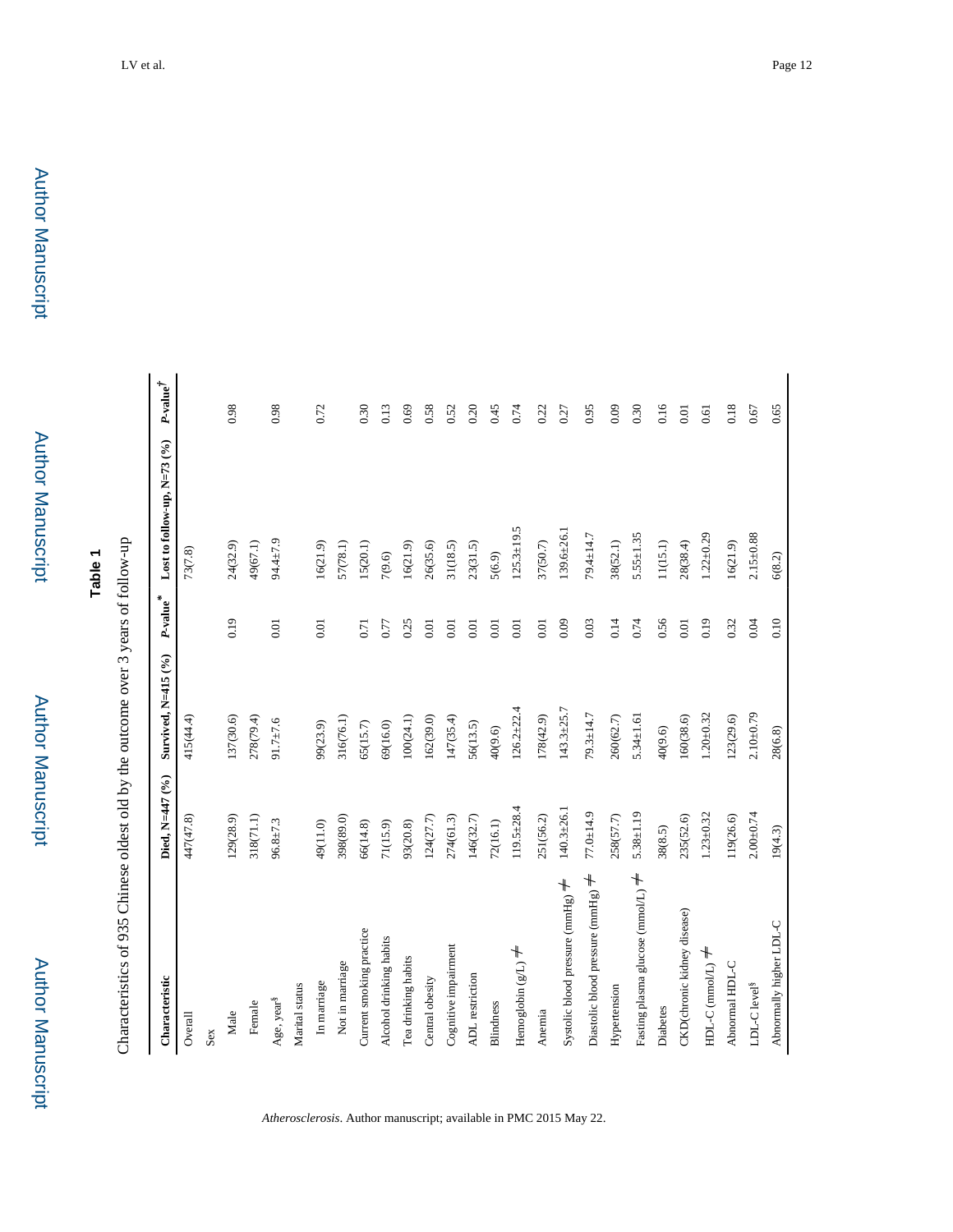Author Manuscript

Author Manuscript

Abbreviations: ADL=activities of daily living; HDL-C=high-density lipoprotein cholesterol; LDL-C=low-density lipoprotein cholesterol; CKD= chronic kidney disease; Abnormal HDL-C level was<br>defined as <1.04 mmolL; Abnormally Abbreviations: ADL=activities of daily living; HDL-C=high-density lipoprotein cholesterol; LDL-C=low-density lipoprotein cholesterol; CKD= chronic kidney disease; Abnormal HDL-C level was defined as <1.04 mmol/L; Abnormally higher LDL-C level was defined as  $3.37$  mmol/L.

The dead compared with the "survived" group.

*\**

 $^{\dagger}$  The lost-to-follow-up was compared with the "survived" group. *†*The lost-to-follow-up was compared with the "survived" group.

 $+$  Data reported as means:<br>5D for continuous variables.  $+$  Data reported as means±SD for continuous variables.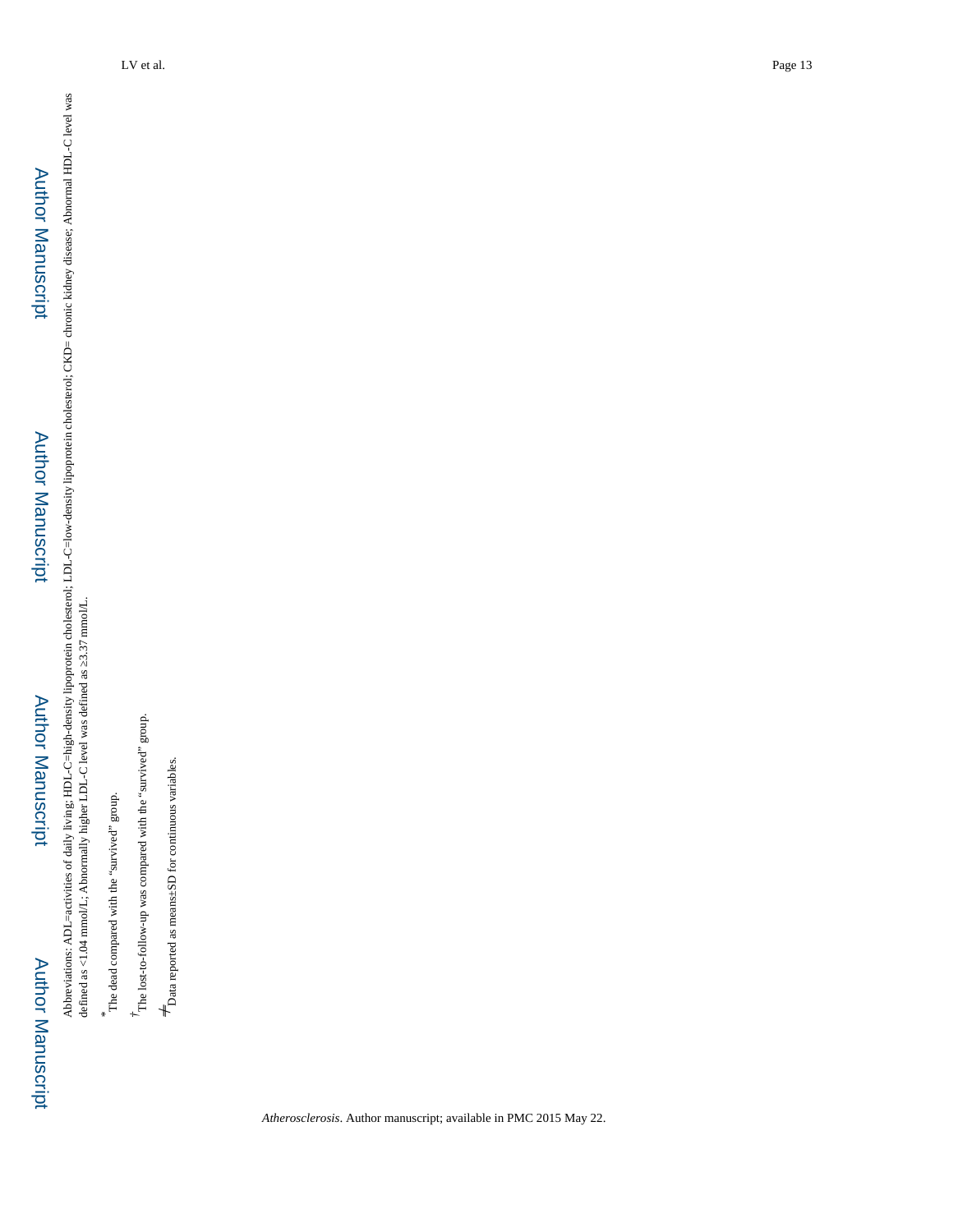| ٠ |
|---|
|   |
|   |
| ľ |
|   |
|   |
|   |
| ١ |
| i |
|   |
|   |
|   |
|   |
|   |
|   |
|   |
|   |
|   |
|   |
|   |
| j |
|   |
|   |
|   |
|   |

Cox's proportional-hazards models for predicting 3-year all-cause mortality among 935 Chinese oldest old. Cox's proportional-hazards models for predicting 3-year all-cause mortality among 935 Chinese oldest old.

| Variables                | Values                                 | Crude               | OR(95%CI)<br>Model 1             | $OR(95\%CI)$<br>Model 2          | OR(95%CI)<br>Model 3              | OR(95%CI)<br><b>Final model</b>   |
|--------------------------|----------------------------------------|---------------------|----------------------------------|----------------------------------|-----------------------------------|-----------------------------------|
| Abnormally higher LDL-C  | 0=low 1=abnormally higher              | $0.65(0.41 - 1.03)$ | $0.60(0.38 - 0.96)$ <sup>*</sup> | $0.60(0.38 - 0.96)^*$            | $0.64(0.40-1.00)$ <sup>*</sup>    | $0.60(0.37-0.95)$ <sup>*</sup>    |
| Sex                      | 0=female 1=male                        |                     | $1.32(1.05 - 1.65)$ <sup>*</sup> | $1.32(1.03 - 1.67)$ <sup>*</sup> | $1.36(1.06-1.74)$ <sup>*</sup>    | $1.40(1.09 - 1.79)$ <sup>a</sup>  |
| Age                      | $0 - 80 - 891 - 90 - 992 = 100$        |                     | $1.69(1.49 - 1.91)^{1}$          | $1.69(1.49 - 1.91)^{1}$          | $1.42(1.24 - 1.63)$ <sup>å</sup>  | $1.38(1.20 - 1.60)$ <sup>a</sup>  |
| Marital status           | $0$ =in marriage $1$ = not in marriage |                     | $1.62(1.17-2.25)$ <sup>a</sup>   | $1.62(1.17-2.25)$ <sup>å</sup>   | $1.50(1.08 - 2.08)$ <sup>*</sup>  | $1.49(1.07 - 2.08)$ <sup>*</sup>  |
| Current smoking          | $0$ =no $1$ =yes                       |                     |                                  | $1.04(0.78 - 1.38)$              | $1.07(0.80 - 1.43)$               | $1.09(0.81 - 1.46)$               |
| Current alcohol drinking | $0 = no$ $1 = yes$                     |                     |                                  | $1.02(0.78 - 1.33)$              | $1.05(0.81 - 1.37)$               | $1.08(0.83 - 1.40)$               |
| Tea drinking             | $0$ =no $1$ =yes                       |                     |                                  | $0.91(0.72 - 1.15)$              | $0.93(0.73 - 1.17)$               | $0.85(0.67 - 1.09)$               |
| Central obesity          | $0 = no$ $1 = yes$                     |                     |                                  |                                  | $0.65(0.53 - 0.80)$ <sup>å</sup>  | $0.64(0.52 - 0.79)$ **            |
| Cognitive Impairment     | $0$ =no $1$ =yes                       |                     |                                  |                                  | $1.50(1.21 - 1.86)$ $^{\ast\ast}$ | $1.58(1.27-1.96)$ **              |
| <b>ADL</b> restriction   | $0 = no 1 = yes$                       |                     |                                  |                                  | $1.56(1.25-1.95)$ <sup>**</sup>   | $1.57(1.26 - 1.97)$ <sup>**</sup> |
| <b>Blindness</b>         | $0 = no 1 = yes$                       |                     |                                  |                                  | $1.38(1.06-1.78)$ <sup>*</sup>    | $1.42(1.09-1.83)$ **              |
| Anemia                   | $0 = no$ $1 = yes$                     |                     |                                  |                                  |                                   | $1.13(0.93 - 1.34)$               |
| Hypertension             | $0 = no$ $1 = yes$                     |                     |                                  |                                  |                                   | $0.94(0.78 - 1.14)$               |
| Diabetes                 | $0 = no$ $1 = yes$                     |                     |                                  |                                  |                                   | $0.87(0.62 - 1.22)$               |
| CKD                      | $0$ =no $1$ =yes                       |                     |                                  |                                  |                                   | $1.55(1.28 - 1.89)$ <sup>**</sup> |
| Abnormal HDL-C           | 0=normal 1=abnormal                    |                     |                                  |                                  |                                   | 1.09(0.88-1.36)                   |

*Atherosclerosis*. Author manuscript; available in PMC 2015 May 22.

Abbreviations: ADL=activities of daily living; CKD=chronic kidney disease; HDL-C=high-density lipoprotein cholestory lipoprotein cholesterol; Abnormal HDL-C level was defined as <1.04 mmol/L; Abnormally high LDL-C level wa Abbreviations: ADL=activities of daily living; CKD=chronic kidney disease; HDL-C=high-density lipoprotein cholesterol; LDL-C=low-density lipoprotein cholesterol; Abnormal HDL-C level was defined as <1.04 mmol/L; Abnormally high LDL-C level was defined as ≥3.37 mmol/L.

*\** P<0.05

*\*\** P<0.01.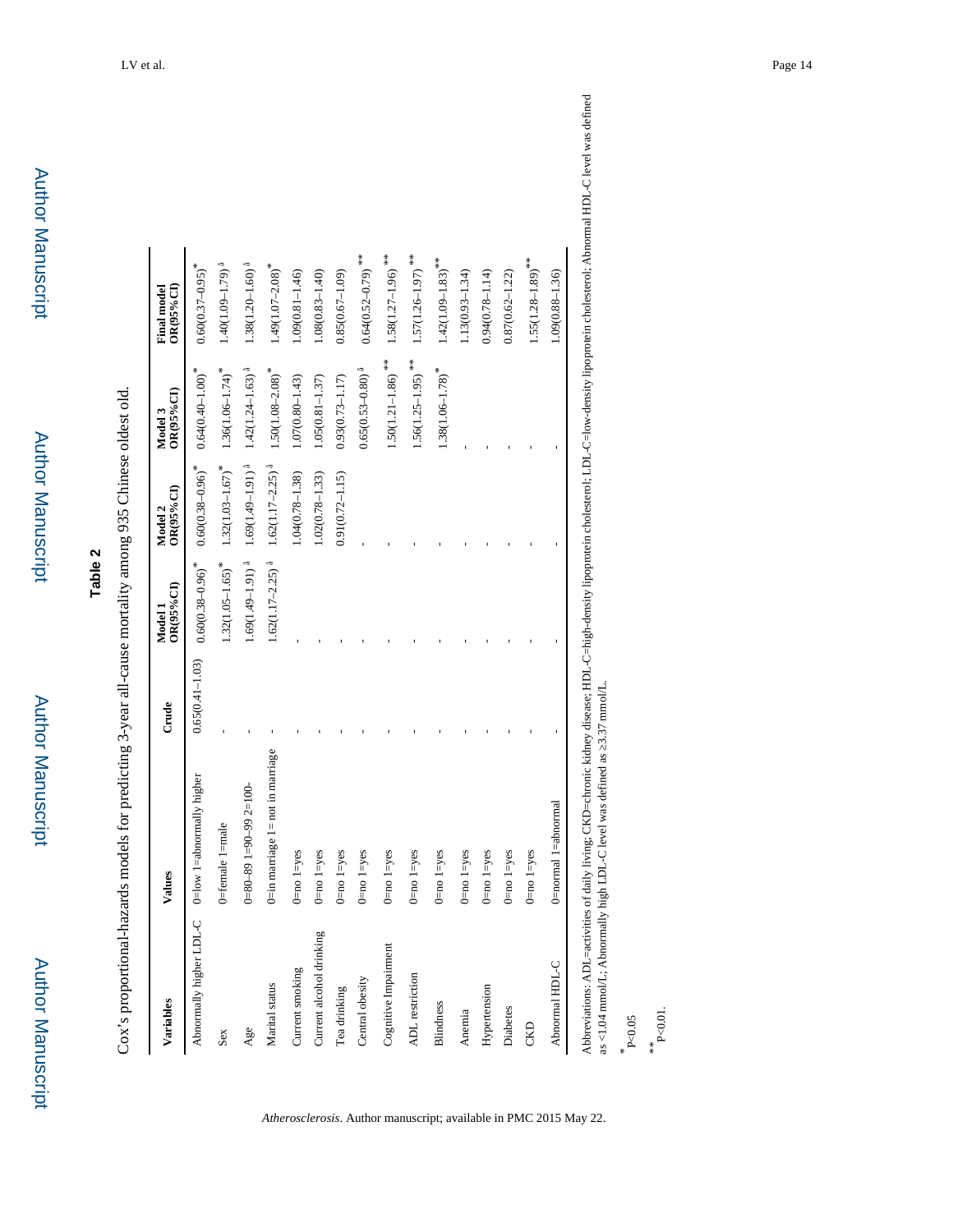Sensitivity analysis of the association between LDL-C level and mortality by censoring time for loss-to-follow-up. Sensitivity analysis of the association between LDL-C level and mortality by censoring time for loss-to-follow-up.

|                                                        |                                |                                  | $HR(95\%CI)$ (adjusted with final model) $\ddot{\tau}$ |                                   |
|--------------------------------------------------------|--------------------------------|----------------------------------|--------------------------------------------------------|-----------------------------------|
| $Cut-off$                                              | Censoring time                 | Men                              | Women                                                  | Total                             |
| LDL-C 3.37mmol/L (130mg/dL)                            | Censoring at 38 months         | $0.41(0.12 - 1.34)$              | $0.59(0.35-0.98)$ <sup>*</sup>                         | $0.60(0.37 - 0.958)$ <sup>*</sup> |
|                                                        | Censoring at 19 months         | $0.40(0.12 - 1.31)$              | $0.63(0.38 - 1.0)$                                     | $0.62(0.39 - 0.99)$ <sup>*</sup>  |
|                                                        | Deleting all lost-to-follow-up | $0.40(0.12 - 1.32)$              | $0.66(0.40 - 1.11)$                                    | $0.64(0.40 - 1.03)$               |
| LDL-C $3.12$ mmol/L $(120mg/dL)$                       | Censoring at 38 months         | $0.43(0.15 - 1.21)$              | $0.57(0.38 - 0.85)$ **                                 | $0.59(0.41 - 0.85)$ **            |
|                                                        | Censoring at 19 months         | $0.41(0.15 - 1.17)$              | $0.57(0.38 - 0.85)$ **                                 | $0.59(0.41 - 0.85)$ **            |
|                                                        | Deleting all lost-to-follow-up | $0.41(0.15 - 1.16)$              | $0.58(0.39 - 0.87)$ **                                 | $0.59(0.41 - 0.86)$ **            |
| LDL-C 2.85mmolL (110mg/dL)                             | Censoring at 38 months         | $0.67(0.35 - 1.29)$              | $0.69(0.51 - 0.94)$ <sup>*</sup>                       | $0.72(0.55 - 0.95)$ <sup>*</sup>  |
|                                                        | Censoring at 19 months         | $0.69(0.36 - 1.34)$              | $0.67(0.50 - 0.92)$ <sup>*</sup>                       | $0.71(0.54 - 0.94)^*$             |
|                                                        | Deleting all lost-to-follow-up | $0.71(0.37 - 1.38)$              | $0.68(0.50 - 0.92)$ <sup>*</sup>                       | $0.72(0.54 - 0.94)^*$             |
| Each 1 mmol/L increase in LDL-C Censoring at 38 months |                                | $0.71(0.53 - 0.96)$ <sup>*</sup> | $0.80(0.69-0.93)$ **                                   | $0.81(0.71-0.92)$ **              |
|                                                        | Censoring at 19 months         | $0.73(0.54 - 0.98)$ <sup>*</sup> | $0.80(0.69-0.93)$ **                                   | $0.82(0.71-0.93)$ **              |
|                                                        | Deleting all lost-to-follow-up | $0.74(0.56 - 0.99)^{*}$          | $0.81(0.69\hbox{--}0.94)$ **                           | $0.82(0.72 - 0.94)$ <sup>*</sup>  |

*\** P<0.05,

*Atherosclerosis*. Author manuscript; available in PMC 2015 May 22.

*\*\** P<0.01.

 $^{\dagger}$ Adjusted for sex, age, marial status, current smoking, current alcohol drinking, tea drinking, central obesity, cognitive impairment, ADL restriction, blindness, chronic kidney disease, anemia,<br>hypertension, type 2 *†*Adjusted for sex, age, marital status, current smoking, current alcohol drinking, tea drinking, central obesity, cognitive impairment, ADL restriction, blindness, chronic kidney disease, anemia,

hypertension, type 2 diabetes mellitus and abnormal HDL-C level.